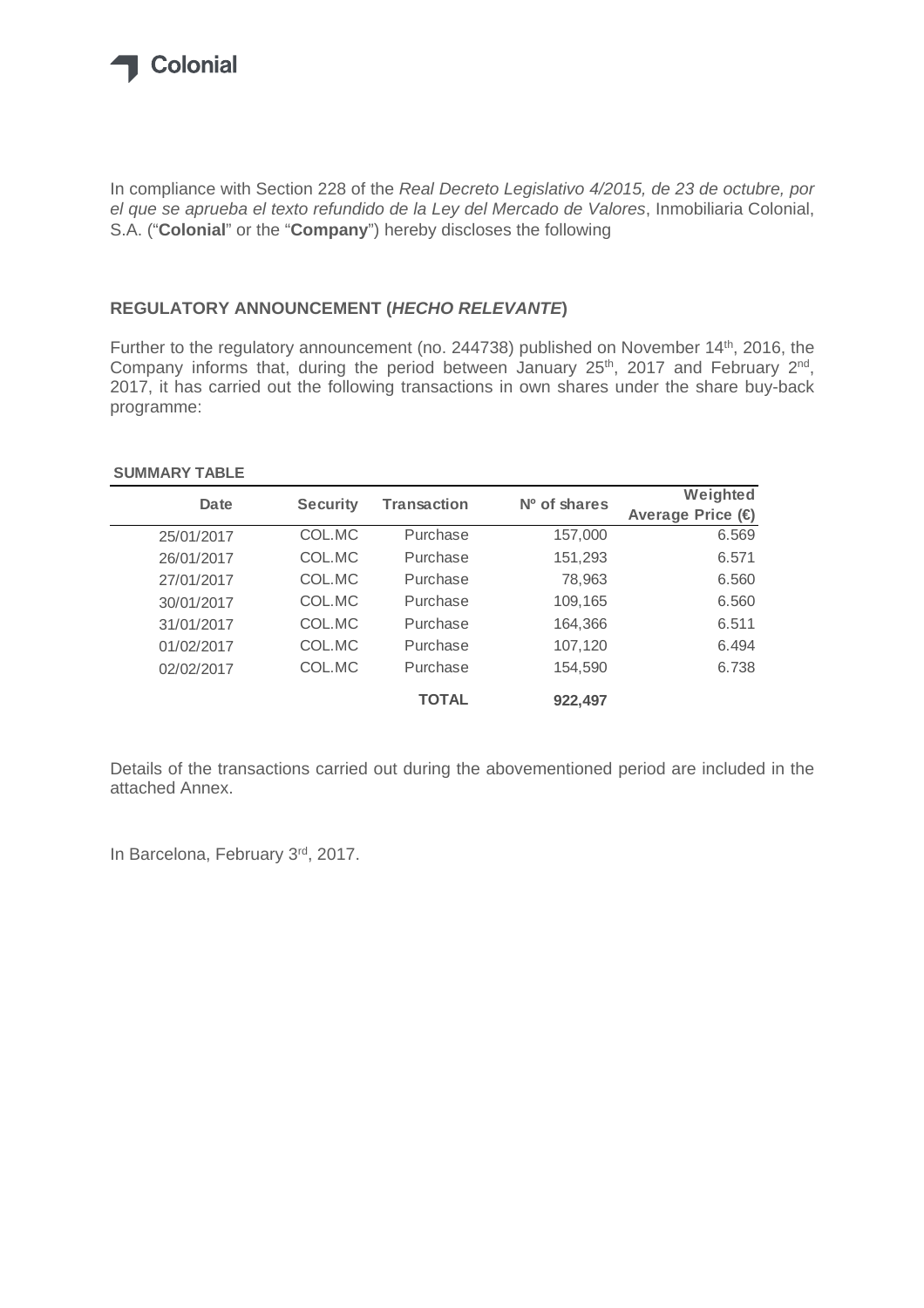## **T** Colonial

## **ANNEX**

| Date       | <b>Security</b> | <b>Transaction</b> | Nº of shares | Price (€) | Intermediary       |
|------------|-----------------|--------------------|--------------|-----------|--------------------|
| 25/01/2017 | COL.MC          | Purchase           | 1,003        | 6.502     | Renta 4 Banco, S.A |
| 25/01/2017 | COL.MC          | Purchase           | 1,504        | 6.504     | Renta 4 Banco, S.A |
| 25/01/2017 | COL.MC          | Purchase           | 1,007        | 6.506     | Renta 4 Banco, S.A |
| 25/01/2017 | COL.MC          | Purchase           | 2,871        | 6.505     | Renta 4 Banco, S.A |
| 25/01/2017 | COL.MC          | Purchase           | 522          | 6.514     | Renta 4 Banco, S.A |
| 25/01/2017 | COL.MC          | Purchase           | 4,370        | 6.506     | Renta 4 Banco, S.A |
| 25/01/2017 | COL.MC          | Purchase           | 2,973        | 6.508     | Renta 4 Banco, S.A |
| 25/01/2017 | COL.MC          | Purchase           | 1,512        | 6.510     | Renta 4 Banco, S.A |
| 25/01/2017 | COL.MC          | Purchase           | 254          | 6.520     | Renta 4 Banco, S.A |
| 25/01/2017 | COL.MC          | Purchase           | 3,023        | 6.513     | Renta 4 Banco, S.A |
| 25/01/2017 | COL.MC          | Purchase           | 1,403        | 6.516     | Renta 4 Banco, S.A |
| 25/01/2017 | COL.MC          | Purchase           | 1,538        | 6.518     | Renta 4 Banco, S.A |
| 25/01/2017 | COL.MC          | Purchase           | 1,505        | 6.519     | Renta 4 Banco, S.A |
| 25/01/2017 | COL.MC          | Purchase           | 1,518        | 6.520     | Renta 4 Banco, S.A |
| 25/01/2017 | COL.MC          | Purchase           | 3,037        | 6.526     | Renta 4 Banco, S.A |
| 25/01/2017 | COL.MC          | Purchase           | 1,508        | 6.530     | Renta 4 Banco, S.A |
| 25/01/2017 | COL.MC          | Purchase           | 1,502        | 6.533     | Renta 4 Banco, S.A |
| 25/01/2017 | COL.MC          | Purchase           | 1,504        | 6.535     | Renta 4 Banco, S.A |
| 25/01/2017 | COL.MC          | Purchase           | 563          | 6.543     | Renta 4 Banco, S.A |
| 25/01/2017 | COL.MC          | Purchase           | 361          | 6.544     | Renta 4 Banco, S.A |
| 25/01/2017 | COL.MC          | Purchase           | 674          | 6.545     | Renta 4 Banco, S.A |
| 25/01/2017 | COL.MC          | Purchase           | 408          | 6.548     | Renta 4 Banco, S.A |
| 25/01/2017 | COL.MC          | Purchase           | 1,345        | 6.546     | Renta 4 Banco, S.A |
| 25/01/2017 | COL.MC          | Purchase           | 979          | 6.548     | Renta 4 Banco, S.A |
| 25/01/2017 | COL.MC          | Purchase           | 1,152        | 6.549     | Renta 4 Banco, S.A |
| 25/01/2017 | COL.MC          | Purchase           | 967          | 6.550     | Renta 4 Banco, S.A |
| 25/01/2017 | COL.MC          | Purchase           | 8,739        | 6.547     | Renta 4 Banco, S.A |
| 25/01/2017 | COL.MC          | Purchase           | 21,056       | 6.547     | Renta 4 Banco, S.A |
| 25/01/2017 | COL.MC          | Purchase           | 16,076       | 6.548     | Renta 4 Banco, S.A |
| 25/01/2017 | COL.MC          | Purchase           | 3            | 6.963     | Renta 4 Banco, S.A |
| 25/01/2017 | COL.MC          | Purchase           | 1,207        | 6.565     | Renta 4 Banco, S.A |
| 25/01/2017 | COL.MC          | Purchase           | 1,219        | 6.568     | Renta 4 Banco, S.A |
| 25/01/2017 | COL.MC          | Purchase           | 1,613        | 6.568     | Renta 4 Banco, S.A |
| 25/01/2017 | COL.MC          | Purchase           | 1,211        | 6.573     | Renta 4 Banco, S.A |
| 25/01/2017 | COL.MC          | Purchase           | 1,203        | 6.574     | Renta 4 Banco, S.A |
| 25/01/2017 | COL.MC          | Purchase           | 112          | 6.599     | Renta 4 Banco, S.A |
| 25/01/2017 | COL.MC          | Purchase           | 677          | 6.586     | Renta 4 Banco, S.A |
| 25/01/2017 | COL.MC          | Purchase           | 1,211        | 6.584     | Renta 4 Banco, S.A |
| 25/01/2017 | COL.MC          | Purchase           | 1,209        | 6.586     | Renta 4 Banco, S.A |
| 25/01/2017 | COL.MC          | Purchase           | 1,016        | 6.589     | Renta 4 Banco, S.A |
| 25/01/2017 | COL.MC          | Purchase           | 866          | 6.592     | Renta 4 Banco, S.A |
| 25/01/2017 | COL.MC          | Purchase           | 3,421        | 6.589     | Renta 4 Banco, S.A |
| 25/01/2017 | COL.MC          | Purchase           | 2,229        | 6.591     | Renta 4 Banco, S.A |
| 25/01/2017 | COL.MC          | Purchase           | 2,032        | 6.592     | Renta 4 Banco, S.A |
| 25/01/2017 | COL.MC          | Purchase           | 2,262        | 6.593     | Renta 4 Banco, S.A |
| 25/01/2017 | COL.MC          | Purchase           | 1,200        | 6.595     | Renta 4 Banco, S.A |
| 25/01/2017 | COL.MC          | Purchase           | 703          | 6.599     | Renta 4 Banco, S.A |
| 25/01/2017 | COL.MC          | Purchase           | 1,252        | 6.597     | Renta 4 Banco, S.A |
| 25/01/2017 | COL.MC          | Purchase           | 2,410        | 6.596     | Renta 4 Banco, S.A |
| 25/01/2017 | COL.MC          | Purchase           | 1,211        | 6.599     | Renta 4 Banco, S.A |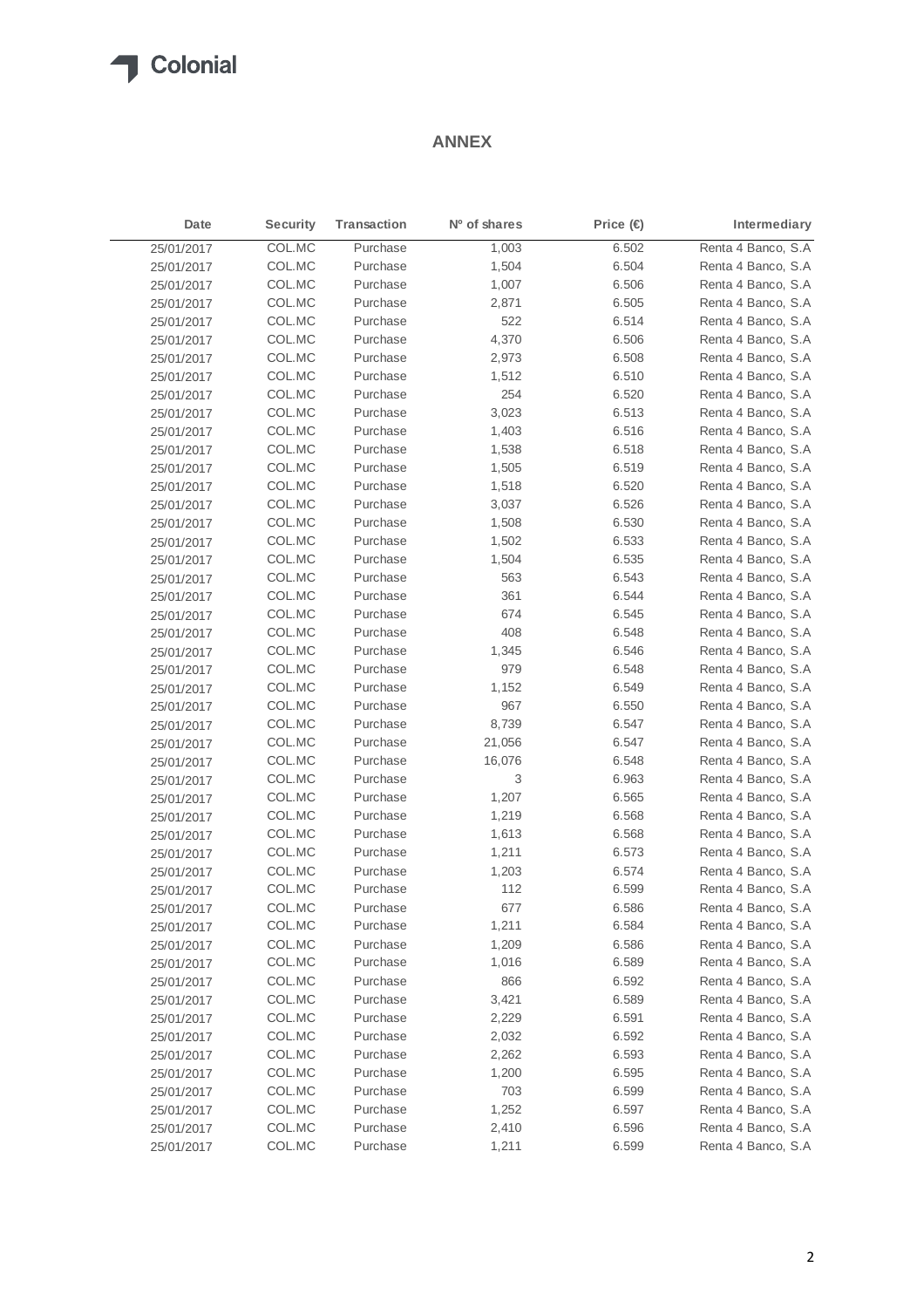

| Date       | <b>Security</b> | <b>Transaction</b> | Nº of shares | Price $\bigoplus$ | Intermediary       |
|------------|-----------------|--------------------|--------------|-------------------|--------------------|
| 25/01/2017 | COL.MC          | Purchase           | 1,219        | 6.601             | Renta 4 Banco, S.A |
| 25/01/2017 | COL.MC          | Purchase           | 1,202        | 6.602             | Renta 4 Banco, S.A |
| 25/01/2017 | COL.MC          | Purchase           | 1,217        | 6.603             | Renta 4 Banco, S.A |
| 25/01/2017 | COL.MC          | Purchase           | 370          | 6.608             | Renta 4 Banco, S.A |
| 25/01/2017 | COL.MC          | Purchase           | 203          | 6.615             | Renta 4 Banco, S.A |
| 25/01/2017 | COL.MC          | Purchase           | 1,002        | 6.607             | Renta 4 Banco, S.A |
| 25/01/2017 | COL.MC          | Purchase           | 1,249        | 6.608             | Renta 4 Banco, S.A |
| 25/01/2017 | COL.MC          | Purchase           | 1,465        | 6.609             | Renta 4 Banco, S.A |
| 25/01/2017 | COL.MC          | Purchase           | 2,426        | 6.611             | Renta 4 Banco, S.A |
| 25/01/2017 | COL.MC          | Purchase           | 1,200        | 6.614             | Renta 4 Banco, S.A |
| 25/01/2017 | COL.MC          | Purchase           | 2,998        | 6.613             | Renta 4 Banco, S.A |
| 25/01/2017 | COL.MC          | Purchase           | 1,204        | 6.616             | Renta 4 Banco, S.A |
| 25/01/2017 | COL.MC          | Purchase           | 2,419        | 6.615             | Renta 4 Banco, S.A |
| 25/01/2017 | COL.MC          | Purchase           | 1,200        | 6.619             | Renta 4 Banco, S.A |
| 25/01/2017 | COL.MC          | Purchase           | 2,419        | 6.618             | Renta 4 Banco, S.A |
| 25/01/2017 | COL.MC          | Purchase           | 824          | 6.627             | Renta 4 Banco, S.A |
| 25/01/2017 | COL.MC          | Purchase           | 1,210        | 6.626             | Renta 4 Banco, S.A |
| 25/01/2017 | COL.MC          | Purchase           | 1,715        | 6.626             | Renta 4 Banco, S.A |
| 25/01/2017 | COL.MC          | Purchase           | 2,835        | 6.626             | Renta 4 Banco, S.A |
| 25/01/2017 | COL.MC          | Purchase           | 229          | 6.637             | Renta 4 Banco, S.A |
| 25/01/2017 | COL.MC          | Purchase           | 2,417        | 6.630             | Renta 4 Banco, S.A |
| 25/01/2017 | COL.MC          | Purchase           | 1,677        | 6.631             | Renta 4 Banco, S.A |
| 25/01/2017 | COL.MC          | Purchase           | 706          | 6.636             | Renta 4 Banco, S.A |
| 25/01/2017 | COL.MC          | Purchase           | 1,200        | 6.635             | Renta 4 Banco, S.A |
| 25/01/2017 | COL.MC          | Purchase           | 917          | 6.638             | Renta 4 Banco, S.A |
| 25/01/2017 | COL.MC          | Purchase           | 2,472        | 6.637             | Renta 4 Banco, S.A |
| 25/01/2017 | COL.MC          | Purchase           | 2,230        | 6.638             | Renta 4 Banco, S.A |
| 25/01/2017 | COL.MC          | Purchase           | 1,220        | 6.641             | Renta 4 Banco, S.A |
| 25/01/2017 | COL.MC          | Purchase           | 1,205        | 6.642             | Renta 4 Banco, S.A |
| 25/01/2017 | COL.MC          | Purchase           | 1,209        | 6.643             | Renta 4 Banco, S.A |
| 26/01/2017 | COL.MC          | Purchase           | 1,009        | 6.640             | Renta 4 Banco, S.A |
| 26/01/2017 | COL.MC          | Purchase           | 950          | 6.643             | Renta 4 Banco, S.A |
| 26/01/2017 | COL.MC          | Purchase           | 547          | 6.649             | Renta 4 Banco, S.A |
| 26/01/2017 | COL.MC          | Purchase           | 1,094        | 6.649             | Renta 4 Banco, S.A |
| 26/01/2017 | COL.MC          | Purchase           | 1,202        | 6.649             | Renta 4 Banco, S.A |
| 26/01/2017 | COL.MC          | Purchase           | 1            | 7.870             | Renta 4 Banco, S.A |
| 26/01/2017 | COL.MC          | Purchase           | 1,211        | 6.662             | Renta 4 Banco, S.A |
| 26/01/2017 | COL.MC          | Purchase           | 1,212        | 6.682             | Renta 4 Banco, S.A |
| 26/01/2017 | COL.MC          | Purchase           | 1,009        | 6.686             | Renta 4 Banco, S.A |
| 26/01/2017 | COL.MC          | Purchase           | 2,424        | 6.685             | Renta 4 Banco, S.A |
| 26/01/2017 | COL.MC          | Purchase           | 625          | 6.693             | Renta 4 Banco, S.A |
| 26/01/2017 | COL.MC          | Purchase           | 3,018        | 6.692             | Renta 4 Banco, S.A |
| 26/01/2017 | COL.MC          | Purchase           | 966          | 6.697             | Renta 4 Banco, S.A |
| 26/01/2017 | COL.MC          | Purchase           | 917          | 6.698             | Renta 4 Banco, S.A |
| 26/01/2017 | COL.MC          | Purchase           | 508          | 6.703             | Renta 4 Banco, S.A |
| 26/01/2017 | COL.MC          | Purchase           | 552          | 6.703             | Renta 4 Banco, S.A |
| 26/01/2017 | COL.MC          | Purchase           | 1,920        | 6.698             | Renta 4 Banco, S.A |
| 26/01/2017 | COL.MC          | Purchase           | 903          | 6.702             | Renta 4 Banco, S.A |
| 26/01/2017 | COL.MC          | Purchase           | 4,953        | 6.699             | Renta 4 Banco, S.A |
| 26/01/2017 | COL.MC          | Purchase           | 1,312        | 6.702             | Renta 4 Banco, S.A |
| 26/01/2017 | COL.MC          | Purchase           | 2,665        | 6.701             | Renta 4 Banco, S.A |
| 26/01/2017 | COL.MC          | Purchase           | 3,717        | 6.702             | Renta 4 Banco, S.A |
| 26/01/2017 | COL.MC          | Purchase           | 3,591        | 6.703             | Renta 4 Banco, S.A |
| 26/01/2017 | COL.MC          | Purchase           | 1,487        | 6.707             | Renta 4 Banco, S.A |
| 26/01/2017 | COL.MC          | Purchase           | 3,935        | 6.706             | Renta 4 Banco, S.A |
| 26/01/2017 | COL.MC          | Purchase           | 3,394        | 6.707             | Renta 4 Banco, S.A |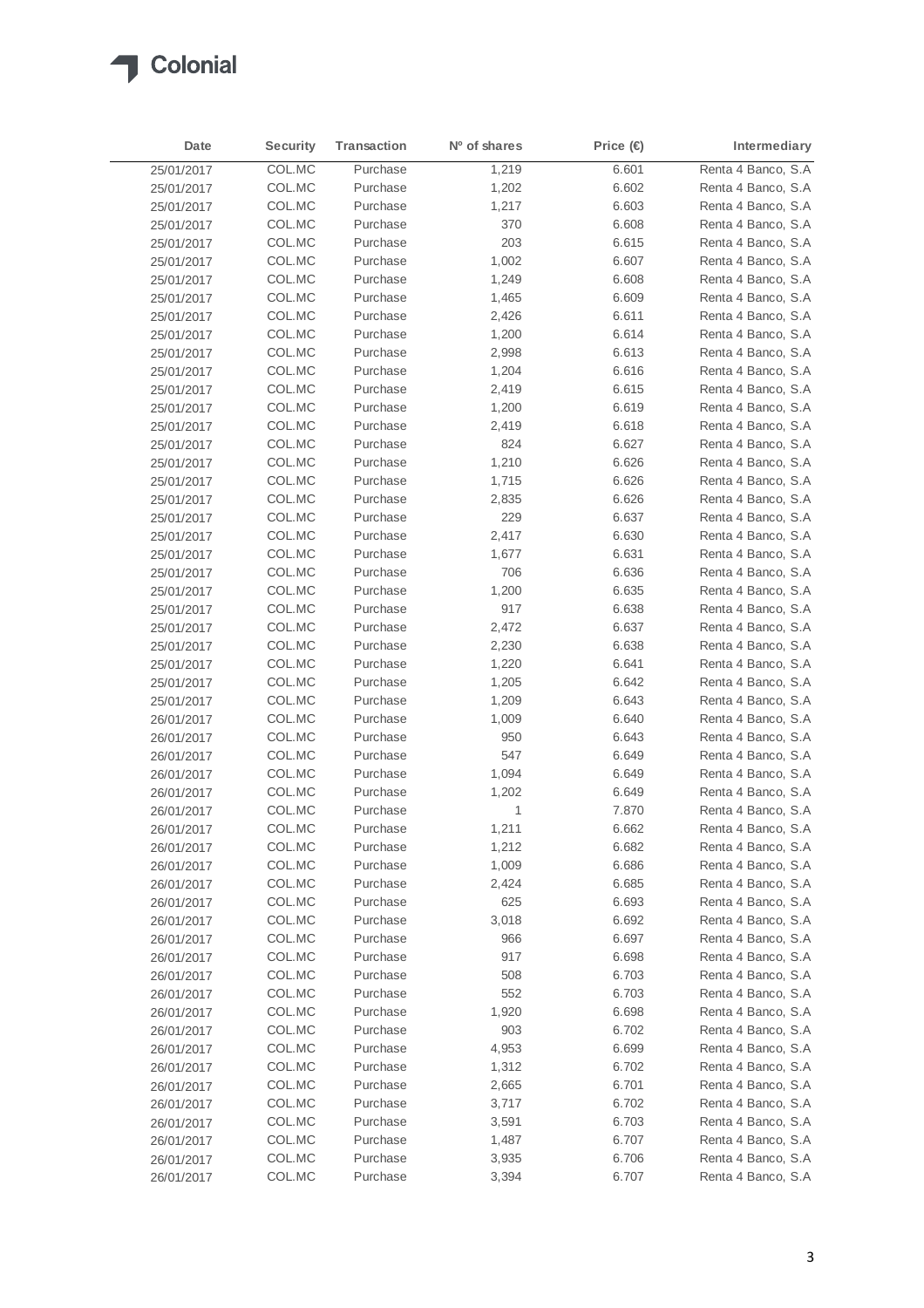

| Date       | <b>Security</b> | <b>Transaction</b> | Nº of shares | Price (€ | Intermediary        |
|------------|-----------------|--------------------|--------------|----------|---------------------|
| 26/01/2017 | COL.MC          | Purchase           | 1,416        | 6.710    | Renta 4 Banco, S.A  |
| 26/01/2017 | COL.MC          | Purchase           | 3,986        | 6.709    | Renta 4 Banco, S.A  |
| 26/01/2017 | COL.MC          | Purchase           | 8,190        | 6.709    | Renta 4 Banco, S.A  |
| 26/01/2017 | COL.MC          | Purchase           | 2,931        | 6.711    | Renta 4 Banco, S.A  |
| 26/01/2017 | COL.MC          | Purchase           | 2,466        | 6.713    | Renta 4 Banco, S.A  |
| 26/01/2017 | COL.MC          | Purchase           | 5,311        | 6.713    | Renta 4 Banco, S.A  |
| 26/01/2017 | COL.MC          | Purchase           | 4,093        | 6.714    | Renta 4 Banco, S.A  |
| 26/01/2017 | COL.MC          | Purchase           | 2,674        | 6.715    | Renta 4 Banco, S.A  |
| 26/01/2017 | COL.MC          | Purchase           | 1,056        | 6.719    | Renta 4 Banco, S.A  |
| 26/01/2017 | COL.MC          | Purchase           | 2,236        | 6.718    | Renta 4 Banco, S.A  |
| 26/01/2017 | COL.MC          | Purchase           | 1,190        | 6.722    | Renta 4 Banco, S.A  |
| 26/01/2017 | COL.MC          | Purchase           | 1,314        | 6.722    | Renta 4 Banco, S.A. |
| 26/01/2017 | COL.MC          | Purchase           | 1,176        | 6.724    | Renta 4 Banco, S.A  |
| 26/01/2017 | COL.MC          | Purchase           | 4,727        | 6.722    | Renta 4 Banco, S.A. |
| 26/01/2017 | COL.MC          | Purchase           | 2,001        | 6.724    | Renta 4 Banco, S.A  |
| 26/01/2017 | COL.MC          | Purchase           | 8,037        | 6.723    | Renta 4 Banco, S.A  |
| 26/01/2017 | COL.MC          | Purchase           | 5,095        | 6.725    | Renta 4 Banco, S.A  |
| 26/01/2017 | COL.MC          | Purchase           | 2,801        | 6.726    | Renta 4 Banco, S.A  |
| 26/01/2017 | COL.MC          | Purchase           | 1,972        | 6.728    | Renta 4 Banco, S.A  |
| 26/01/2017 | COL.MC          | Purchase           | 3,084        | 6.728    | Renta 4 Banco, S.A  |
| 26/01/2017 | COL.MC          | Purchase           | 1,514        | 6.731    | Renta 4 Banco, S.A  |
| 26/01/2017 | COL.MC          | Purchase           | 2,464        | 6.731    | Renta 4 Banco, S.A  |
| 26/01/2017 | COL.MC          | Purchase           | 1,280        | 6.733    | Renta 4 Banco, S.A  |
| 26/01/2017 | COL.MC          | Purchase           | 3,003        | 6.732    | Renta 4 Banco, S.A  |
| 26/01/2017 | COL.MC          | Purchase           | 762          | 6.738    | Renta 4 Banco, S.A  |
| 26/01/2017 | COL.MC          | Purchase           | 2,171        | 6.735    | Renta 4 Banco, S.A  |
| 26/01/2017 | COL.MC          | Purchase           | 1,089        | 6.738    | Renta 4 Banco, S.A  |
| 26/01/2017 | COL.MC          | Purchase           | 467          | 6.745    | Renta 4 Banco, S.A  |
| 26/01/2017 | COL.MC          | Purchase           | 220          | 6.748    | Renta 4 Banco, S.A  |
| 26/01/2017 | COL.MC          | Purchase           | 1,514        | 6.741    | Renta 4 Banco, S.A  |
| 26/01/2017 | COL.MC          | Purchase           | 3,023        | 6.740    | Renta 4 Banco, S.A  |
| 26/01/2017 | COL.MC          | Purchase           | 1,514        | 6.745    | Renta 4 Banco, S.A  |
| 26/01/2017 | COL.MC          | Purchase           | 1,763        | 6.747    | Renta 4 Banco, S.A  |
| 26/01/2017 | COL.MC          | Purchase           | 300          | 6.754    | Renta 4 Banco, S.A  |
| 26/01/2017 | COL.MC          | Purchase           | 1,172        | 6.752    | Renta 4 Banco, S.A  |
| 26/01/2017 | COL.MC          | Purchase           | 4,491        | 6.750    | Renta 4 Banco, S.A  |
| 26/01/2017 | COL.MC          | Purchase           | 4,576        | 6.751    | Renta 4 Banco, S.A  |
| 26/01/2017 | COL.MC          | Purchase           | 404          | 6.758    | Renta 4 Banco, S.A  |
| 26/01/2017 | COL.MC          | Purchase           | 5,905        | 6.754    | Renta 4 Banco, S.A  |
| 26/01/2017 | COL.MC          | Purchase           | 1,275        | 6.758    | Renta 4 Banco, S.A  |
| 26/01/2017 | COL.MC          | Purchase           | 1,508        | 6.760    | Renta 4 Banco, S.A  |
| 27/01/2017 | COL.MC          | Purchase           | 320          | 6.676    | Renta 4 Banco, S.A  |
| 27/01/2017 | COL.MC          | Purchase           | 284          | 6.680    | Renta 4 Banco, S.A  |
| 27/01/2017 | COL.MC          | Purchase           | 2            | 7.275    | Renta 4 Banco, S.A  |
| 27/01/2017 | COL.MC          | Purchase           | 1,956        | 6.675    | Renta 4 Banco, S.A  |
| 27/01/2017 | COL.MC          | Purchase           | 678          | 6.680    | Renta 4 Banco, S.A  |
| 27/01/2017 | COL.MC          | Purchase           | 1,701        | 6.678    | Renta 4 Banco, S.A  |
| 27/01/2017 | COL.MC          | Purchase           | 2,043        | 6.678    | Renta 4 Banco, S.A  |
| 27/01/2017 | COL.MC          | Purchase           | 889          | 6.682    | Renta 4 Banco, S.A  |
| 27/01/2017 | COL.MC          | Purchase           | 1,148        | 6.682    | Renta 4 Banco, S.A  |
| 27/01/2017 | COL.MC          | Purchase           | 1,120        | 6.683    | Renta 4 Banco, S.A  |
| 27/01/2017 | COL.MC          | Purchase           | 572          | 6.688    | Renta 4 Banco, S.A  |
| 27/01/2017 | COL.MC          | Purchase           | 223          | 6.693    | Renta 4 Banco, S.A  |
| 27/01/2017 | COL.MC          | Purchase           | 1,374        | 6.685    | Renta 4 Banco, S.A  |
| 27/01/2017 | COL.MC          | Purchase           | 169          | 6.698    | Renta 4 Banco, S.A  |
| 27/01/2017 | COL.MC          | Purchase           | 1,097        | 6.688    | Renta 4 Banco, S.A  |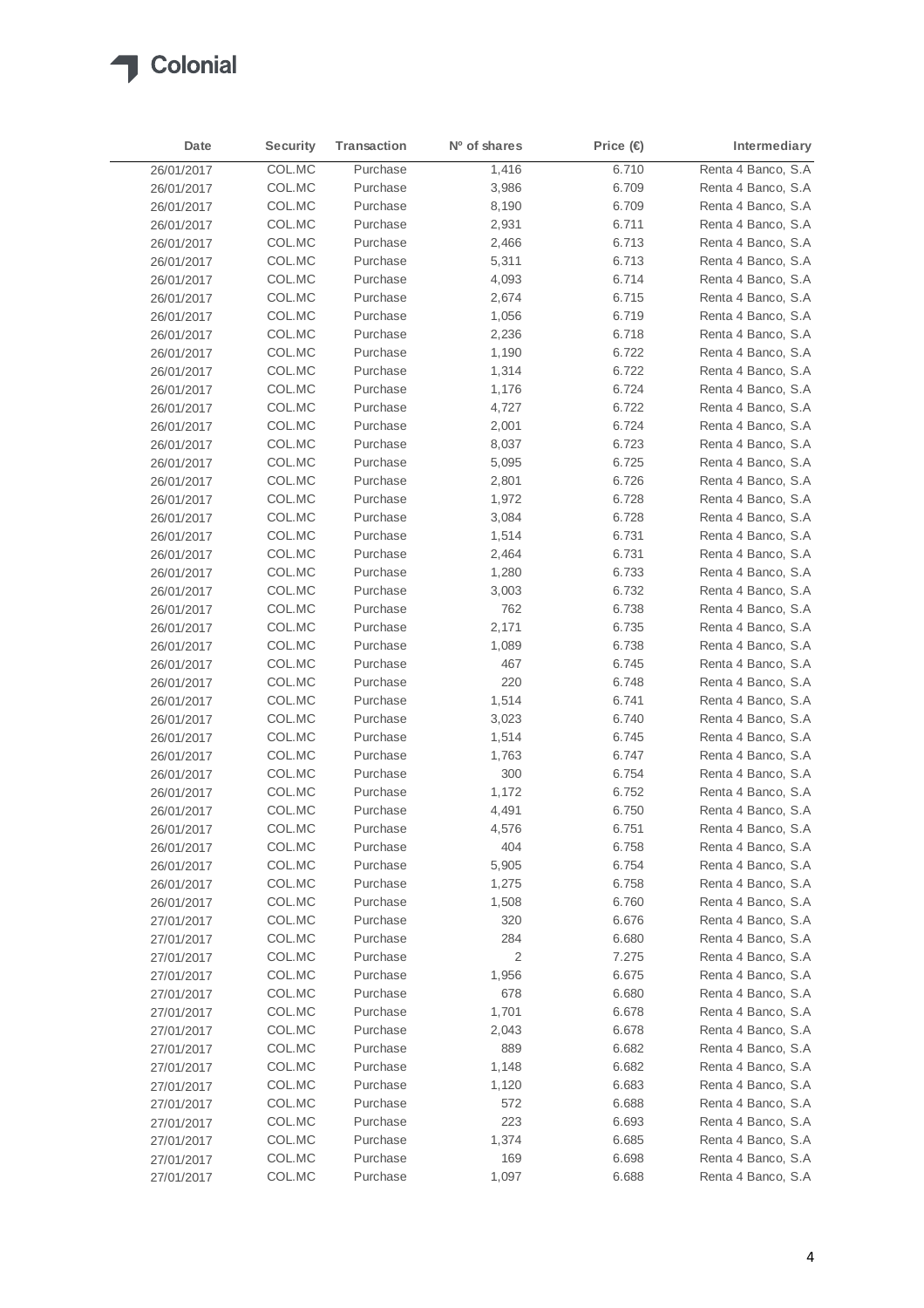

| Date       | <b>Security</b> | <b>Transaction</b> | Nº of shares | Price (€) | Intermediary       |
|------------|-----------------|--------------------|--------------|-----------|--------------------|
| 27/01/2017 | COL.MC          | Purchase           | 200          | 6.698     | Renta 4 Banco, S.A |
| 27/01/2017 | COL.MC          | Purchase           | 3,315        | 6.688     | Renta 4 Banco, S.A |
| 27/01/2017 | COL.MC          | Purchase           | 1,520        | 6.691     | Renta 4 Banco, S.A |
| 27/01/2017 | COL.MC          | Purchase           | 3,082        | 6.690     | Renta 4 Banco, S.A |
| 27/01/2017 | COL.MC          | Purchase           | 3,498        | 6.691     | Renta 4 Banco, S.A |
| 27/01/2017 | COL.MC          | Purchase           | 6,213        | 6.691     | Renta 4 Banco, S.A |
| 27/01/2017 | COL.MC          | Purchase           | 1,977        | 6.695     | Renta 4 Banco, S.A |
| 27/01/2017 | COL.MC          | Purchase           | 1,923        | 6.696     | Renta 4 Banco, S.A |
| 27/01/2017 | COL.MC          | Purchase           | 2,500        | 6.697     | Renta 4 Banco, S.A |
| 27/01/2017 | COL.MC          | Purchase           | 1,430        | 6.699     | Renta 4 Banco, S.A |
| 27/01/2017 | COL.MC          | Purchase           | 435          | 6.703     | Renta 4 Banco, S.A |
| 27/01/2017 | COL.MC          | Purchase           | 8,602        | 6.698     | Renta 4 Banco, S.A |
| 27/01/2017 | COL.MC          | Purchase           | 3,968        | 6.700     | Renta 4 Banco, S.A |
| 27/01/2017 | COL.MC          | Purchase           | 4,951        | 6.701     | Renta 4 Banco, S.A |
| 27/01/2017 | COL.MC          | Purchase           | 6,193        | 6.701     | Renta 4 Banco, S.A |
| 27/01/2017 | COL.MC          | Purchase           | 606          | 6.710     | Renta 4 Banco, S.A |
| 27/01/2017 | COL.MC          | Purchase           | 1,310        | 6.707     | Renta 4 Banco, S.A |
| 27/01/2017 | COL.MC          | Purchase           | 83           | 6.736     | Renta 4 Banco, S.A |
| 27/01/2017 | COL.MC          | Purchase           | 2,873        | 6.707     | Renta 4 Banco, S.A |
| 27/01/2017 | COL.MC          | Purchase           | 3,881        | 6.708     | Renta 4 Banco, S.A |
| 27/01/2017 | COL.MC          | Purchase           | 3,048        | 6.709     | Renta 4 Banco, S.A |
| 27/01/2017 | COL.MC          | Purchase           | 1,742        | 6.712     | Renta 4 Banco, S.A |
| 27/01/2017 | COL.MC          | Purchase           | 584          | 6.719     | Renta 4 Banco, S.A |
| 27/01/2017 | COL.MC          | Purchase           | 440          | 6.719     | Renta 4 Banco, S.A |
| 27/01/2017 | COL.MC          | Purchase           | 1,013        | 6.718     | Renta 4 Banco, S.A |
| 30/01/2017 | COL.MC          | Purchase           | 66           | 6.690     | Renta 4 Banco, S.A |
| 30/01/2017 | COL.MC          | Purchase           | 2,326        | 6.654     | Renta 4 Banco, S.A |
| 30/01/2017 | COL.MC          | Purchase           | 1,003        | 6.659     | Renta 4 Banco, S.A |
| 30/01/2017 | COL.MC          | Purchase           | 1,839        | 6.657     | Renta 4 Banco, S.A |
| 30/01/2017 | COL.MC          | Purchase           | 1,011        | 6.660     | Renta 4 Banco, S.A |
| 30/01/2017 | COL.MC          | Purchase           | 1,500        | 6.660     | Renta 4 Banco, S.A |
| 30/01/2017 | COL.MC          | Purchase           | 1,537        | 6.661     | Renta 4 Banco, S.A |
| 30/01/2017 | COL.MC          | Purchase           | 1,504        | 6.662     | Renta 4 Banco, S.A |
| 30/01/2017 | COL.MC          | Purchase           | 1,392        | 6.663     | Renta 4 Banco, S.A |
| 30/01/2017 | COL.MC          | Purchase           | 2,006        | 6.663     | Renta 4 Banco, S.A |
| 30/01/2017 | COL.MC          | Purchase           | 1,506        | 6.666     | Renta 4 Banco, S.A |
| 30/01/2017 | COL.MC          | Purchase           | 2,204        | 6.666     | Renta 4 Banco, S.A |
| 30/01/2017 | COL.MC          | Purchase           | 1,808        | 6.667     | Renta 4 Banco, S.A |
| 30/01/2017 | COL.MC          | Purchase           | 4,005        | 6.667     | Renta 4 Banco, S.A |
| 30/01/2017 | COL.MC          | Purchase           | 148          | 6.685     | Renta 4 Banco, S.A |
| 30/01/2017 | COL.MC          | Purchase           | 1,392        | 6.671     | Renta 4 Banco, S.A |
| 30/01/2017 | COL.MC          | Purchase           | 4,251        | 6.670     | Renta 4 Banco, S.A |
| 30/01/2017 | COL.MC          | Purchase           | 5,734        | 6.670     | Renta 4 Banco, S.A |
| 30/01/2017 | COL.MC          | Purchase           | 3,883        | 6.672     | Renta 4 Banco, S.A |
| 30/01/2017 | COL.MC          | Purchase           | 3,415        | 6.673     | Renta 4 Banco, S.A |
| 30/01/2017 | COL.MC          | Purchase           | 2,175        | 6.675     | Renta 4 Banco, S.A |
| 30/01/2017 | COL.MC          | Purchase           | 1,501        | 6.677     | Renta 4 Banco, S.A |
| 30/01/2017 | COL.MC          | Purchase           | 3,027        | 6.676     | Renta 4 Banco, S.A |
| 30/01/2017 | COL.MC          | Purchase           | 464          | 6.686     | Renta 4 Banco, S.A |
| 30/01/2017 | COL.MC          | Purchase           | 874          | 6.682     | Renta 4 Banco, S.A |
| 30/01/2017 | COL.MC          | Purchase           | 1,889        | 6.680     | Renta 4 Banco, S.A |
| 30/01/2017 | COL.MC          | Purchase           | 2,122        | 6.681     | Renta 4 Banco, S.A |
| 30/01/2017 | COL.MC          | Purchase           | 1,197        | 6.684     | Renta 4 Banco, S.A |
| 30/01/2017 | COL.MC          | Purchase           | 1,504        | 6.684     | Renta 4 Banco, S.A |
| 30/01/2017 | COL.MC          | Purchase           | 5,897        | 6.682     | Renta 4 Banco, S.A |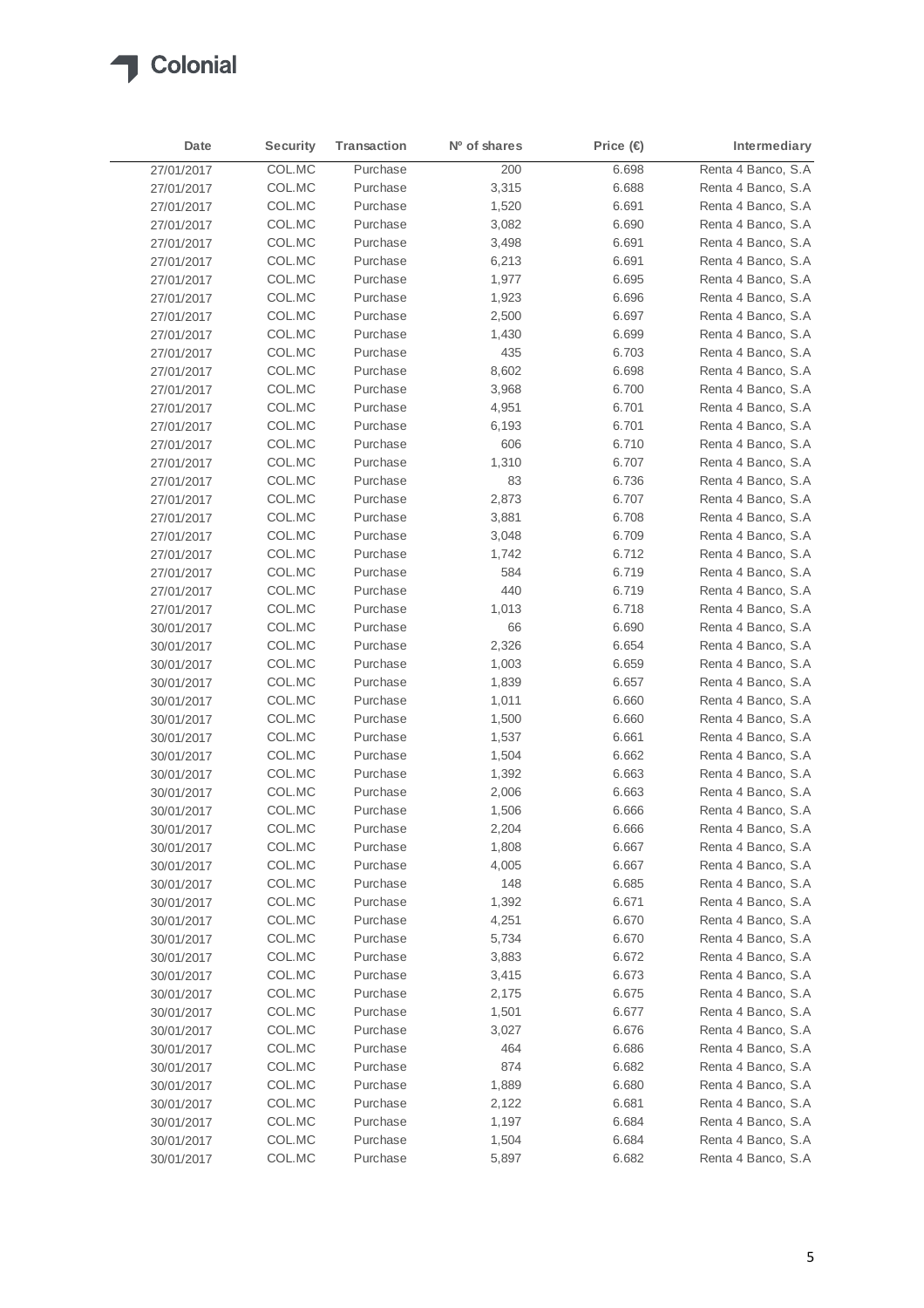

| Date       | <b>Security</b> | <b>Transaction</b> | N <sup>o</sup> of shares | Price $\bigoplus$ | Intermediary       |
|------------|-----------------|--------------------|--------------------------|-------------------|--------------------|
| 30/01/2017 | COL.MC          | Purchase           | 1,000                    | 6.687             | Renta 4 Banco, S.A |
| 30/01/2017 | COL.MC          | Purchase           | 1,501                    | 6.687             | Renta 4 Banco, S.A |
| 30/01/2017 | COL.MC          | Purchase           | 3,962                    | 6.686             | Renta 4 Banco, S.A |
| 30/01/2017 | COL.MC          | Purchase           | 1,455                    | 6.689             | Renta 4 Banco, S.A |
| 30/01/2017 | COL.MC          | Purchase           | 617                      | 6.694             | Renta 4 Banco, S.A |
| 30/01/2017 | COL.MC          | Purchase           | 1,504                    | 6.691             | Renta 4 Banco, S.A |
| 30/01/2017 | COL.MC          | Purchase           | 1,852                    | 6.691             | Renta 4 Banco, S.A |
| 30/01/2017 | COL.MC          | Purchase           | 465                      | 6.700             | Renta 4 Banco, S.A |
| 30/01/2017 | COL.MC          | Purchase           | 2,982                    | 6.692             | Renta 4 Banco, S.A |
| 30/01/2017 | COL.MC          | Purchase           | 4,888                    | 6.693             | Renta 4 Banco, S.A |
| 30/01/2017 | COL.MC          | Purchase           | 1,854                    | 6.695             | Renta 4 Banco, S.A |
| 30/01/2017 | COL.MC          | Purchase           | 1,396                    | 6.697             | Renta 4 Banco, S.A |
| 30/01/2017 | COL.MC          | Purchase           | 2,028                    | 6.697             | Renta 4 Banco, S.A |
| 30/01/2017 | COL.MC          | Purchase           | 2,178                    | 6.698             | Renta 4 Banco, S.A |
| 30/01/2017 | COL.MC          | Purchase           | 4,529                    | 6.698             | Renta 4 Banco, S.A |
| 30/01/2017 | COL.MC          | Purchase           | 2,870                    | 6.699             | Renta 4 Banco, S.A |
| 30/01/2017 | COL.MC          | Purchase           | 1,507                    | 6.702             | Renta 4 Banco, S.A |
| 30/01/2017 | COL.MC          | Purchase           | 1,430                    | 6.703             | Renta 4 Banco, S.A |
| 30/01/2017 | COL.MC          | Purchase           | 1,717                    | 6.703             | Renta 4 Banco, S.A |
| 30/01/2017 | COL.MC          | Purchase           | 1,506                    | 6.705             | Renta 4 Banco, S.A |
| 30/01/2017 | COL.MC          | Purchase           | 1,500                    | 6.706             | Renta 4 Banco, S.A |
| 30/01/2017 | COL.MC          | Purchase           | 741                      | 6.710             | Renta 4 Banco, S.A |
| 30/01/2017 | COL.MC          | Purchase           | 1,002                    | 6.709             | Renta 4 Banco, S.A |
| 30/01/2017 | COL.MC          | Purchase           | 1,501                    | 6.711             | Renta 4 Banco, S.A |
| 31/01/2017 | COL.MC          | Purchase           | 1,501                    | 6.684             | Renta 4 Banco, S.A |
| 31/01/2017 | COL.MC          | Purchase           | 1,508                    | 6.694             | Renta 4 Banco, S.A |
| 31/01/2017 | COL.MC          | Purchase           | 76                       | 6.730             | Renta 4 Banco, S.A |
| 31/01/2017 | COL.MC          | Purchase           | 1,516                    | 6.701             | Renta 4 Banco, S.A |
| 31/01/2017 | COL.MC          | Purchase           | 1,514                    | 6.703             | Renta 4 Banco, S.A |
| 31/01/2017 | COL.MC          | Purchase           | 1,501                    | 6.705             | Renta 4 Banco, S.A |
| 31/01/2017 | COL.MC          | Purchase           | 1,516                    | 6.711             | Renta 4 Banco, S.A |
| 31/01/2017 | COL.MC          | Purchase           | 679                      | 6.717             | Renta 4 Banco, S.A |
| 31/01/2017 | COL.MC          | Purchase           | 595                      | 6.719             | Renta 4 Banco, S.A |
| 31/01/2017 | COL.MC          | Purchase           | 682                      | 6.719             | Renta 4 Banco, S.A |
| 31/01/2017 | COL.MC          | Purchase           | 2,180                    | 6.715             | Renta 4 Banco, S.A |
| 31/01/2017 | COL.MC          | Purchase           | 1,508                    | 6.718             | Renta 4 Banco, S.A |
| 31/01/2017 | COL.MC          | Purchase           | 1,504                    | 6.720             | Renta 4 Banco, S.A |
| 31/01/2017 | COL.MC          | Purchase           | 5,126                    | 6.720             | Renta 4 Banco, S.A |
| 31/01/2017 | COL.MC          | Purchase           | 2,043                    | 6.724             | Renta 4 Banco, S.A |
| 31/01/2017 | COL.MC          | Purchase           | 542                      | 6.732             | Renta 4 Banco, S.A |
| 31/01/2017 | COL.MC          | Purchase           | 3,020                    | 6.726             | Renta 4 Banco, S.A |
| 31/01/2017 | COL.MC          | Purchase           | 3,009                    | 6.734             | Renta 4 Banco, S.A |
| 31/01/2017 | COL.MC          | Purchase           | 1,505                    | 6.737             | Renta 4 Banco, S.A |
| 31/01/2017 | COL.MC          | Purchase           | 3,066                    | 6.738             | Renta 4 Banco, S.A |
| 31/01/2017 | COL.MC          | Purchase           | 1,111                    | 6.743             | Renta 4 Banco, S.A |
| 31/01/2017 | COL.MC          | Purchase           | 1,505                    | 6.746             | Renta 4 Banco, S.A |
| 31/01/2017 | COL.MC          | Purchase           | 150                      | 6.763             | Renta 4 Banco, S.A |
| 31/01/2017 | COL.MC          | Purchase           | 1,004                    | 6.761             | Renta 4 Banco, S.A |
| 31/01/2017 | COL.MC          | Purchase           | 1,015                    | 6.762             | Renta 4 Banco, S.A |
| 31/01/2017 | COL.MC          | Purchase           | 1,508                    | 6.764             | Renta 4 Banco, S.A |
| 31/01/2017 | COL.MC          | Purchase           | 1,502                    | 6.766             | Renta 4 Banco, S.A |
| 31/01/2017 | COL.MC          | Purchase           | 1,519                    | 6.771             | Renta 4 Banco, S.A |
| 31/01/2017 | COL.MC          | Purchase           | 1,501                    | 6.774             | Renta 4 Banco, S.A |
| 31/01/2017 | COL.MC          | Purchase           | 2,002                    | 6.775             | Renta 4 Banco, S.A |
| 31/01/2017 | COL.MC          | Purchase           | 1,001                    | 6.778             | Renta 4 Banco, S.A |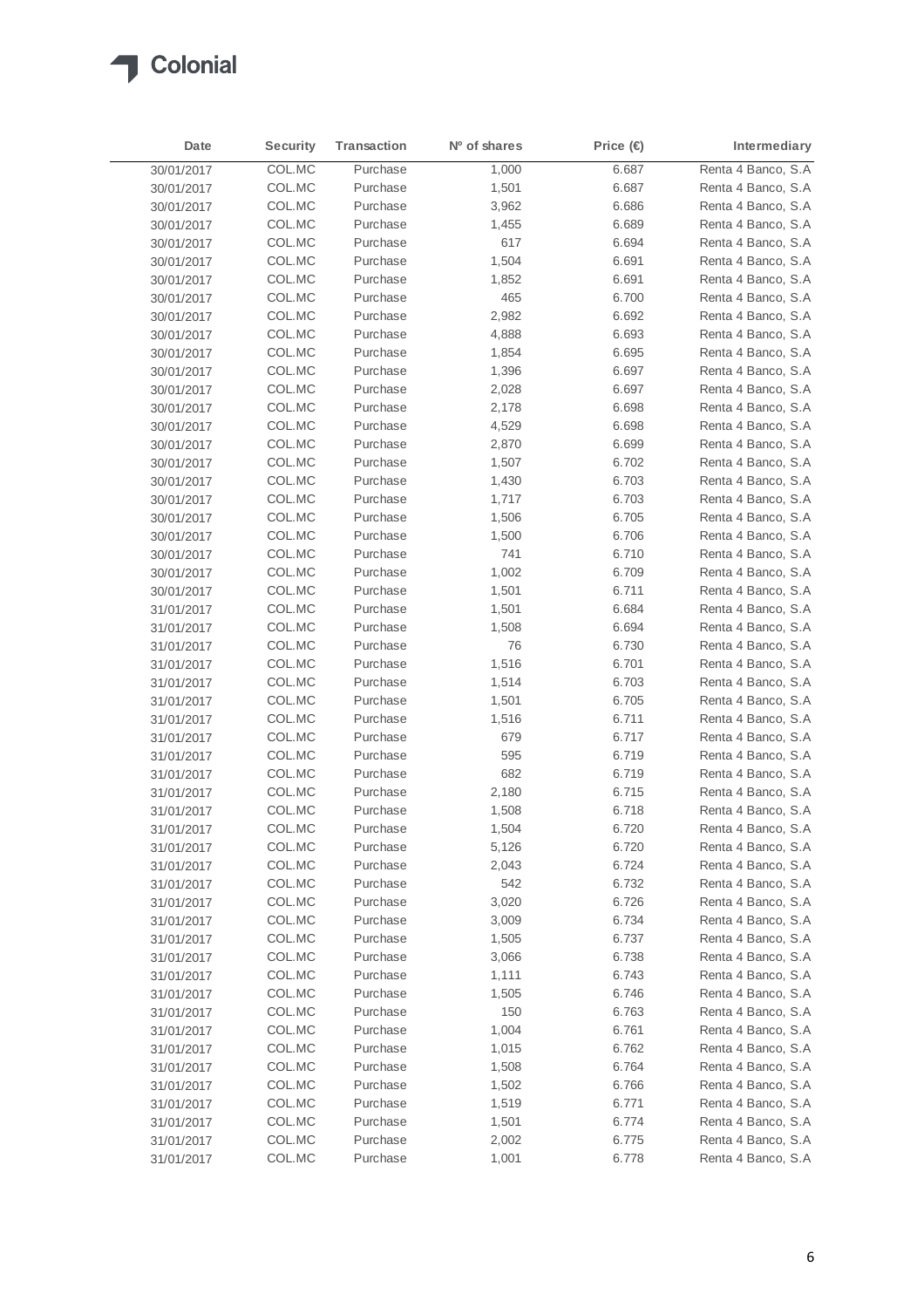

| Date       | <b>Security</b> | <b>Transaction</b> | N <sup>o</sup> of shares | Price (€ | Intermediary       |
|------------|-----------------|--------------------|--------------------------|----------|--------------------|
| 31/01/2017 | COL.MC          | Purchase           | 1,516                    | 6.778    | Renta 4 Banco, S.A |
| 31/01/2017 | COL.MC          | Purchase           | 1,505                    | 6.779    | Renta 4 Banco, S.A |
| 31/01/2017 | COL.MC          | Purchase           | 736                      | 6.783    | Renta 4 Banco, S.A |
| 31/01/2017 | COL.MC          | Purchase           | 2,075                    | 6.780    | Renta 4 Banco, S.A |
| 31/01/2017 | COL.MC          | Purchase           | 5,366                    | 6.780    | Renta 4 Banco, S.A |
| 31/01/2017 | COL.MC          | Purchase           | 4,515                    | 6.782    | Renta 4 Banco, S.A |
| 31/01/2017 | COL.MC          | Purchase           | 3,008                    | 6.783    | Renta 4 Banco, S.A |
| 31/01/2017 | COL.MC          | Purchase           | 19,079                   | 6.783    | Renta 4 Banco, S.A |
| 31/01/2017 | COL.MC          | Purchase           | 4,448                    | 6.785    | Renta 4 Banco, S.A |
| 31/01/2017 | COL.MC          | Purchase           | 8,457                    | 6.785    | Renta 4 Banco, S.A |
| 31/01/2017 | COL.MC          | Purchase           | 1,515                    | 6.789    | Renta 4 Banco, S.A |
| 31/01/2017 | COL.MC          | Purchase           | 14,556                   | 6.788    | Renta 4 Banco, S.A |
| 31/01/2017 | COL.MC          | Purchase           | 2,137                    | 6.791    | Renta 4 Banco, S.A |
| 31/01/2017 | COL.MC          | Purchase           | 3,518                    | 6.792    | Renta 4 Banco, S.A |
| 31/01/2017 | COL.MC          | Purchase           | 5,226                    | 6.793    | Renta 4 Banco, S.A |
| 31/01/2017 | COL.MC          | Purchase           | 4,016                    | 6.794    | Renta 4 Banco, S.A |
| 31/01/2017 | COL.MC          | Purchase           | 2,959                    | 6.795    | Renta 4 Banco, S.A |
| 31/01/2017 | COL.MC          | Purchase           | 1,019                    | 6.799    | Renta 4 Banco, S.A |
| 31/01/2017 | COL.MC          | Purchase           | 1,964                    | 6.798    | Renta 4 Banco, S.A |
| 31/01/2017 | COL.MC          | Purchase           | 2,502                    | 6.799    | Renta 4 Banco, S.A |
| 31/01/2017 | COL.MC          | Purchase           | 2,502                    | 6.800    | Renta 4 Banco, S.A |
| 31/01/2017 | COL.MC          | Purchase           | 2,504                    | 6.801    | Renta 4 Banco, S.A |
| 31/01/2017 | COL.MC          | Purchase           | 329                      | 6.809    | Renta 4 Banco, S.A |
| 31/01/2017 | COL.MC          | Purchase           | 419                      | 6.810    | Renta 4 Banco, S.A |
| 31/01/2017 | COL.MC          | Purchase           | 1,005                    | 6.809    | Renta 4 Banco, S.A |
| 31/01/2017 | COL.MC          | Purchase           | 1,774                    | 6.808    | Renta 4 Banco, S.A |
| 31/01/2017 | COL.MC          | Purchase           | 1,001                    | 6.811    | Renta 4 Banco, S.A |
| 31/01/2017 | COL.MC          | Purchase           | 1,780                    | 6.811    | Renta 4 Banco, S.A |
| 31/01/2017 | COL.MC          | Purchase           | 2,501                    | 6.811    | Renta 4 Banco, S.A |
| 31/01/2017 | COL.MC          | Purchase           | 4,012                    | 6.811    | Renta 4 Banco, S.A |
| 31/01/2017 | COL.MC          | Purchase           | 291                      | 6.823    | Renta 4 Banco, S.A |
| 31/01/2017 | COL.MC          | Purchase           | 1,702                    | 6.820    | Renta 4 Banco, S.A |
| 31/01/2017 | COL.MC          | Purchase           | 1,503                    | 6.821    | Renta 4 Banco, S.A |
| 31/01/2017 | COL.MC          | Purchase           | 1,503                    | 6.828    | Renta 4 Banco, S.A |
| 31/01/2017 | COL.MC          | Purchase           | 1,500                    | 6.831    | Renta 4 Banco, S.A |
| 31/01/2017 | COL.MC          | Purchase           | 1,514                    | 6.832    | Renta 4 Banco, S.A |
| 01/02/2017 | COL.MC          | Purchase           | 408                      | 6.759    | Renta 4 Banco, S.A |
| 01/02/2017 | COL.MC          | Purchase           | 1,161                    | 6.764    | Renta 4 Banco, S.A |
| 01/02/2017 | COL.MC          | Purchase           | 212                      | 6.773    | Renta 4 Banco, S.A |
| 01/02/2017 | COL.MC          | Purchase           | 1,019                    | 6.766    | Renta 4 Banco, S.A |
| 01/02/2017 | COL.MC          | Purchase           | 414                      | 6.770    | Renta 4 Banco, S.A |
| 01/02/2017 | COL.MC          | Purchase           | 702                      | 6.770    | Renta 4 Banco, S.A |
| 01/02/2017 | COL.MC          | Purchase           | 2,006                    | 6.767    | Renta 4 Banco, S.A |
| 01/02/2017 | COL.MC          | Purchase           | 1,853                    | 6.769    | Renta 4 Banco, S.A |
| 01/02/2017 | COL.MC          | Purchase           | 416                      | 6.774    | Renta 4 Banco, S.A |
| 01/02/2017 | COL.MC          | Purchase           | 16,560                   | 6.768    | Renta 4 Banco, S.A |
| 01/02/2017 | COL.MC          | Purchase           | 3,673                    | 6.770    | Renta 4 Banco, S.A |
| 01/02/2017 | COL.MC          | Purchase           | 6,587                    | 6.770    | Renta 4 Banco, S.A |
| 01/02/2017 | COL.MC          | Purchase           | 5,639                    | 6.771    | Renta 4 Banco, S.A |
| 01/02/2017 | COL.MC          | Purchase           | 1,179                    | 6.777    | Renta 4 Banco, S.A |
| 01/02/2017 | COL.MC          | Purchase           | 2,494                    | 6.776    | Renta 4 Banco, S.A |
| 01/02/2017 | COL.MC          | Purchase           | 426                      | 6.782    | Renta 4 Banco, S.A |
| 01/02/2017 | COL.MC          | Purchase           | 11,135                   | 6.776    | Renta 4 Banco, S.A |
| 01/02/2017 | COL.MC          | Purchase           | 3,356                    | 6.778    | Renta 4 Banco, S.A |
| 01/02/2017 | COL.MC          | Purchase           | 4,933                    | 6.779    | Renta 4 Banco, S.A |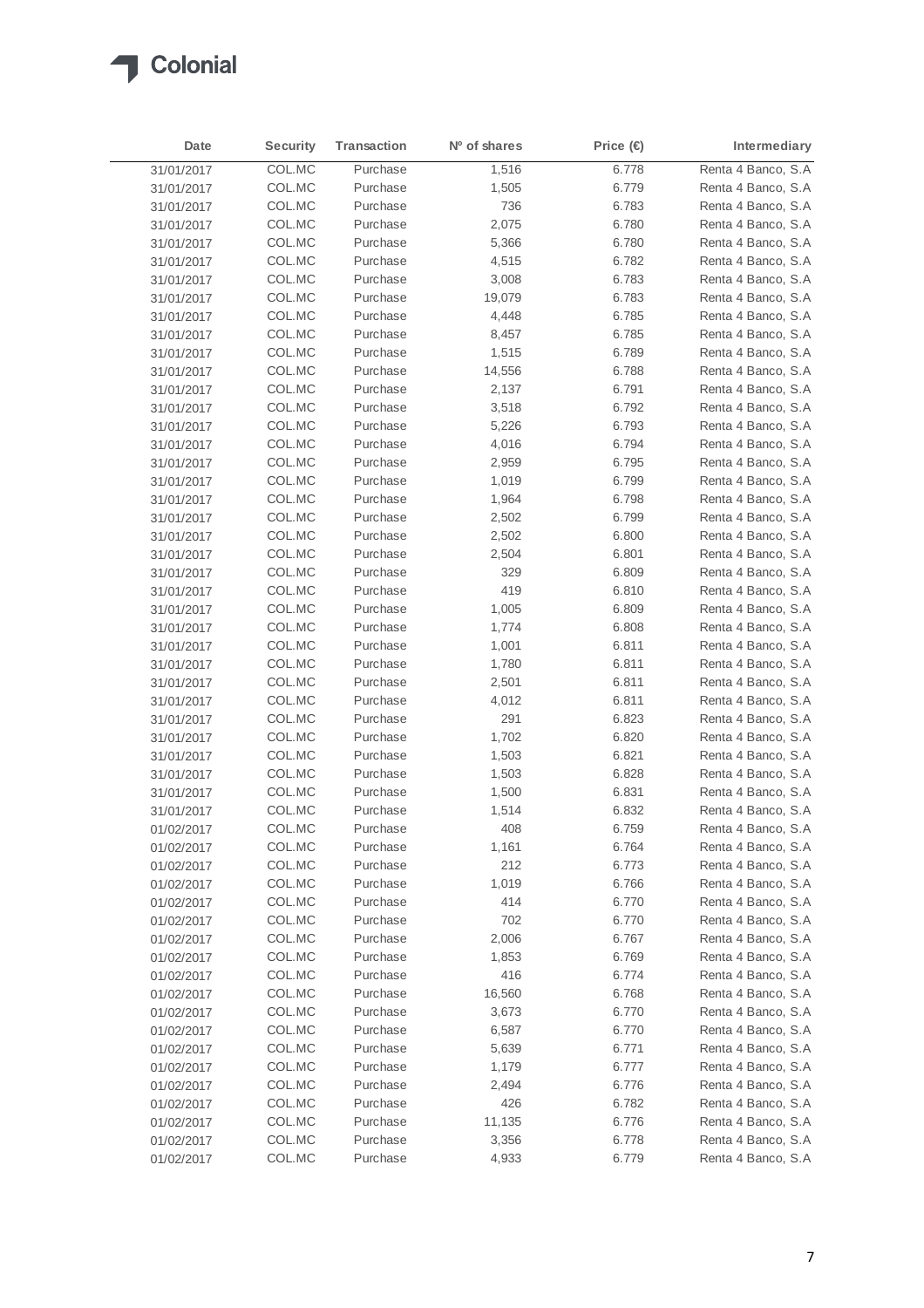

| Date       | <b>Security</b> | <b>Transaction</b> | N <sup>o</sup> of shares | Price (€ | Intermediary       |
|------------|-----------------|--------------------|--------------------------|----------|--------------------|
| 01/02/2017 | COL.MC          | Purchase           | 12,302                   | 6.779    | Renta 4 Banco, S.A |
| 01/02/2017 | COL.MC          | Purchase           | 4,555                    | 6.781    | Renta 4 Banco, S.A |
| 01/02/2017 | COL.MC          | Purchase           | 1,020                    | 6.785    | Renta 4 Banco, S.A |
| 01/02/2017 | COL.MC          | Purchase           | 5,490                    | 6.783    | Renta 4 Banco, S.A |
| 01/02/2017 | COL.MC          | Purchase           | 1,690                    | 6.785    | Renta 4 Banco, S.A |
| 01/02/2017 | COL.MC          | Purchase           | 3,151                    | 6.785    | Renta 4 Banco, S.A |
| 01/02/2017 | COL.MC          | Purchase           | 1,349                    | 6.788    | Renta 4 Banco, S.A |
| 01/02/2017 | COL.MC          | Purchase           | 1,700                    | 6.790    | Renta 4 Banco, S.A |
| 01/02/2017 | COL.MC          | Purchase           | 488                      | 6.798    | Renta 4 Banco, S.A |
| 01/02/2017 | COL.MC          | Purchase           | 1,504                    | 6.792    | Renta 4 Banco, S.A |
| 01/02/2017 | COL.MC          | Purchase           | 87                       | 6.822    | Renta 4 Banco, S.A |
| 01/02/2017 | COL.MC          | Purchase           | 1,862                    | 6.793    | Renta 4 Banco, S.A |
| 01/02/2017 | COL.MC          | Purchase           | 1,107                    | 6.796    | Renta 4 Banco, S.A |
| 01/02/2017 | COL.MC          | Purchase           | 1,088                    | 6.797    | Renta 4 Banco, S.A |
| 01/02/2017 | COL.MC          | Purchase           | 175                      | 6.809    | Renta 4 Banco, S.A |
| 01/02/2017 | COL.MC          | Purchase           | 2,809                    | 6.796    | Renta 4 Banco, S.A |
| 01/02/2017 | COL.MC          | Purchase           | 804                      | 6.802    | Renta 4 Banco, S.A |
| 01/02/2017 | COL.MC          | Purchase           | 258                      | 6.807    | Renta 4 Banco, S.A |
| 01/02/2017 | COL.MC          | Purchase           | 1,508                    | 6.801    | Renta 4 Banco, S.A |
| 02/02/2017 | COL.MC          | Purchase           | 236                      | 6.719    | Renta 4 Banco, S.A |
| 02/02/2017 | COL.MC          | Purchase           | 185                      | 6.724    | Renta 4 Banco, S.A |
| 02/02/2017 | COL.MC          | Purchase           | 1,420                    | 6.715    | Renta 4 Banco, S.A |
| 02/02/2017 | COL.MC          | Purchase           | 461                      | 6.724    | Renta 4 Banco, S.A |
| 02/02/2017 | COL.MC          | Purchase           | 696                      | 6.723    | Renta 4 Banco, S.A |
| 02/02/2017 | COL.MC          | Purchase           | 1,038                    | 6.722    | Renta 4 Banco, S.A |
| 02/02/2017 | COL.MC          | Purchase           | 1,166                    | 6.722    | Renta 4 Banco, S.A |
| 02/02/2017 | COL.MC          | Purchase           | 2,286                    | 6.721    | Renta 4 Banco, S.A |
| 02/02/2017 | COL.MC          | Purchase           | 6,099                    | 6.720    | Renta 4 Banco, S.A |
| 02/02/2017 | COL.MC          | Purchase           | 4,455                    | 6.722    | Renta 4 Banco, S.A |
| 02/02/2017 | COL.MC          | Purchase           | 6,578                    | 6.722    | Renta 4 Banco, S.A |
| 02/02/2017 | COL.MC          | Purchase           | 4,470                    | 6.724    | Renta 4 Banco, S.A |
| 02/02/2017 | COL.MC          | Purchase           | 5,387                    | 6.725    | Renta 4 Banco, S.A |
| 02/02/2017 | COL.MC          | Purchase           | 4,920                    | 6.726    | Renta 4 Banco, S.A |
| 02/02/2017 | COL.MC          | Purchase           | 296                      | 6.735    | Renta 4 Banco, S.A |
| 02/02/2017 | COL.MC          | Purchase           | 3,849                    | 6.728    | Renta 4 Banco, S.A |
| 02/02/2017 | COL.MC          | Purchase           | 3,684                    | 6.729    | Renta 4 Banco, S.A |
| 02/02/2017 | COL.MC          | Purchase           | 3,021                    | 6.730    | Renta 4 Banco, S.A |
| 02/02/2017 | COL.MC          | Purchase           | 2,778                    | 6.731    | Renta 4 Banco, S.A |
| 02/02/2017 | COL.MC          | Purchase           | 461                      | 6.741    | Renta 4 Banco, S.A |
| 02/02/2017 | COL.MC          | Purchase           | 4,026                    | 6.733    | Renta 4 Banco, S.A |
| 02/02/2017 | COL.MC          | Purchase           | 4,972                    | 6.734    | Renta 4 Banco, S.A |
| 02/02/2017 | COL.MC          | Purchase           | 3,325                    | 6.735    | Renta 4 Banco, S.A |
| 02/02/2017 | COL.MC          | Purchase           | 1,470                    | 6.738    | Renta 4 Banco, S.A |
| 02/02/2017 | COL.MC          | Purchase           | 6,849                    | 6.736    | Renta 4 Banco, S.A |
| 02/02/2017 | COL.MC          | Purchase           | 441                      | 6.743    | Renta 4 Banco, S.A |
| 02/02/2017 | COL.MC          | Purchase           | 4,613                    | 6.739    | Renta 4 Banco, S.A |
| 02/02/2017 | COL.MC          | Purchase           | 2,715                    | 6.741    | Renta 4 Banco, S.A |
| 02/02/2017 | COL.MC          | Purchase           | 5,589                    | 6.741    | Renta 4 Banco, S.A |
| 02/02/2017 | COL.MC          | Purchase           | 8,724                    | 6.741    | Renta 4 Banco, S.A |
| 02/02/2017 | COL.MC          | Purchase           | 6,198                    | 6.742    | Renta 4 Banco, S.A |
| 02/02/2017 | COL.MC          | Purchase           | 4,115                    | 6.744    | Renta 4 Banco, S.A |
| 02/02/2017 | COL.MC          | Purchase           | 3,119                    | 6.745    | Renta 4 Banco, S.A |
| 02/02/2017 | COL.MC          | Purchase           | 1,123                    | 6.749    | Renta 4 Banco, S.A |
| 02/02/2017 | COL.MC          | Purchase           | 7,780                    | 6.746    | Renta 4 Banco, S.A |
| 02/02/2017 | COL.MC          | Purchase           | 3,522                    | 6.748    | Renta 4 Banco, S.A |